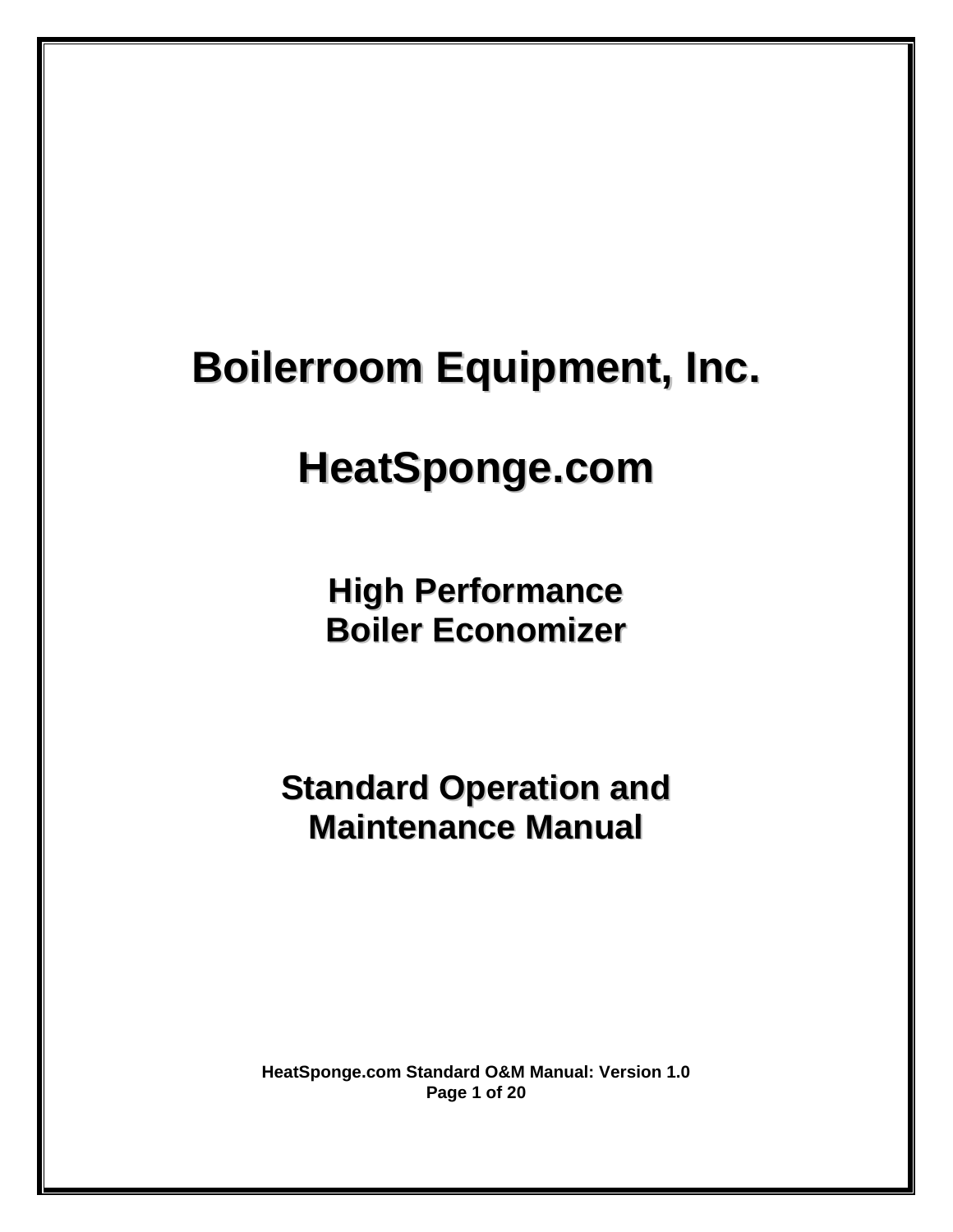

This manual is provided for general guidance only and does not relieve the customer from obtaining qualified site engineering and installation support. Plant operating personnel should thoroughly familiarize themselves with the content of this manual and the physical installation and equipment provided before attempting to energize and operate the equipment. It is not possible to cover in written form all possible operating scenarios and conditions. Any deviation from the operating discipline outlined in this document should be based on extensive operating experience, sound engineering judgment and consultation with your Boilerroom Equipment Inc. engineering contact. **Boilerroom Equipment Inc. strongly recommends that an authorized BEI Field Service Representative be retained for initial system commissioning and plant personnel training**. BEI will not be responsible for problems beyond its knowledge or control.

> **HeatSponge.com Standard O&M Manual: Version 1.0 Page 2 of 20**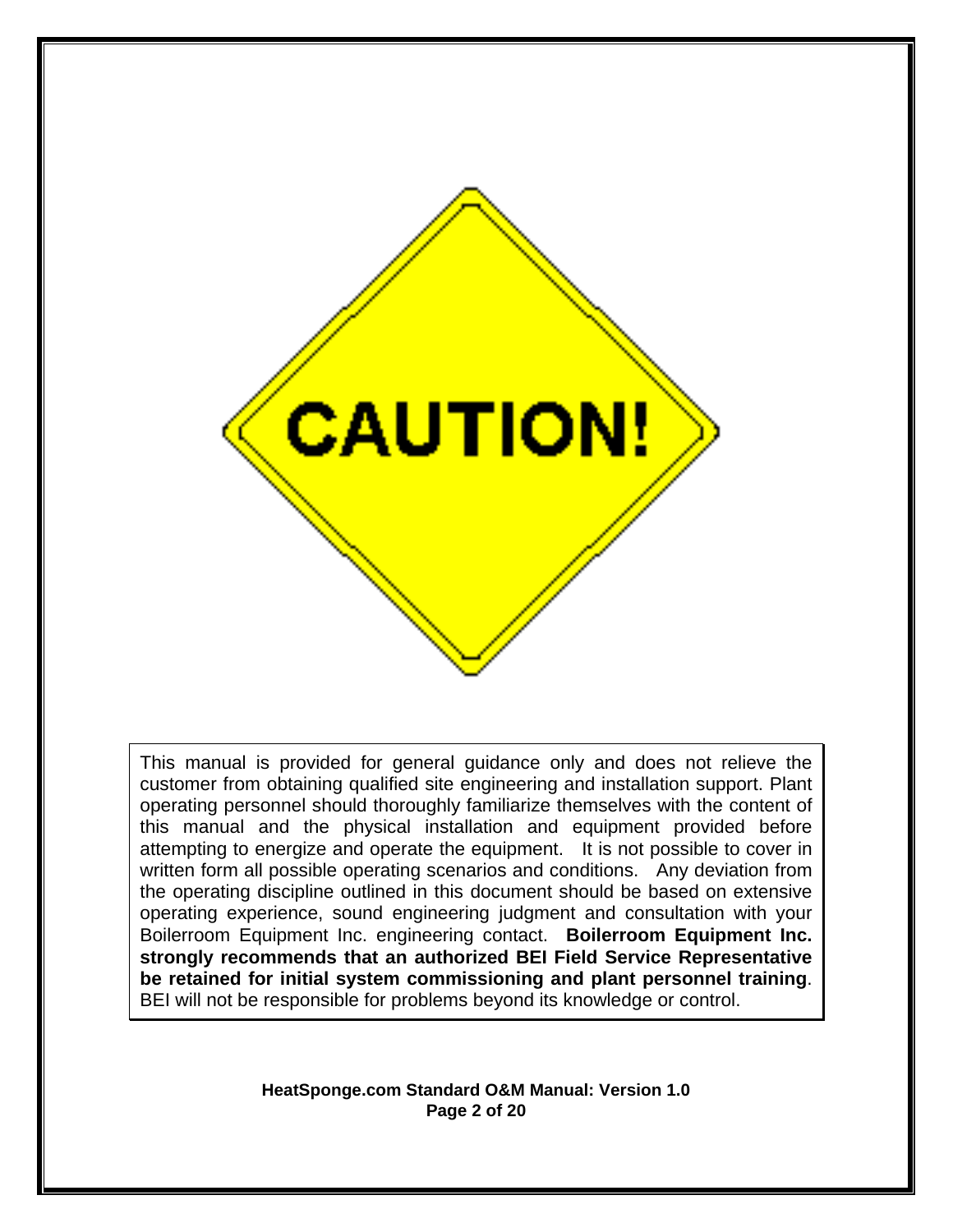#### **Important Instructions For Receiving Unit In Case Of Loss Or Damage**

- 1. Examine the shipment carefully before signing freight bill. If any DAMAGE is noted or if the number of pieces received DOES NOT agree with the BILL OF LADING, DO NOT ACCEPT SHIPMENT without shortage or damage noted on the freight bill by the carrier's agent. Failure to do so may jeopardize your recovery and at your own risk.
- 2. If any concealed DAMAGE OR SHORTAGE is discovered with unpacking, LEAVE MATERIAL AND PACKING AS IS and NOTIFY Agent or carrier to inspect and make reference thereto on the freight bill.
- 3. All packaged material should be unpacked and inspected within 24 hours after receipt of same. If damage could not be detected until goods were unpacked, contact the transportation company and request IMMEDIATE inspection. Require him to give you a "concealed" bid order report, stating the condition of the goods when examined. It is his duty to do this, and this service should be insisted upon. This, with other documents, will properly support your claim.
- 4. When the above instructions are complied with, we will assist you in establishing claims against the transportation companies for loss or damage in transit. We cannot, however, be responsible for entry or collection of claims or replacement of lost or damaged material.
- 5. Claims for loss or damage on transportation charges resulting there from must not be deducted from our invoice, non payment of invoices withheld awaiting adjustment of such claims, since it is the function of the carrier to guarantee safe delivery of the equipment.
- 6. **DO NOT RETURN GOODS WITHOUT WRITTEN AUTHORIZATION**. Returned goods will not be accepted BEI from the transportation company unless written authorization has been issued by an official of our Company. Credit for goods returned by authorization will depend on the market value, less a fair charge to cover expense of shipping, rehandling, inspection, refinishing, etc., providing material is received in good condition.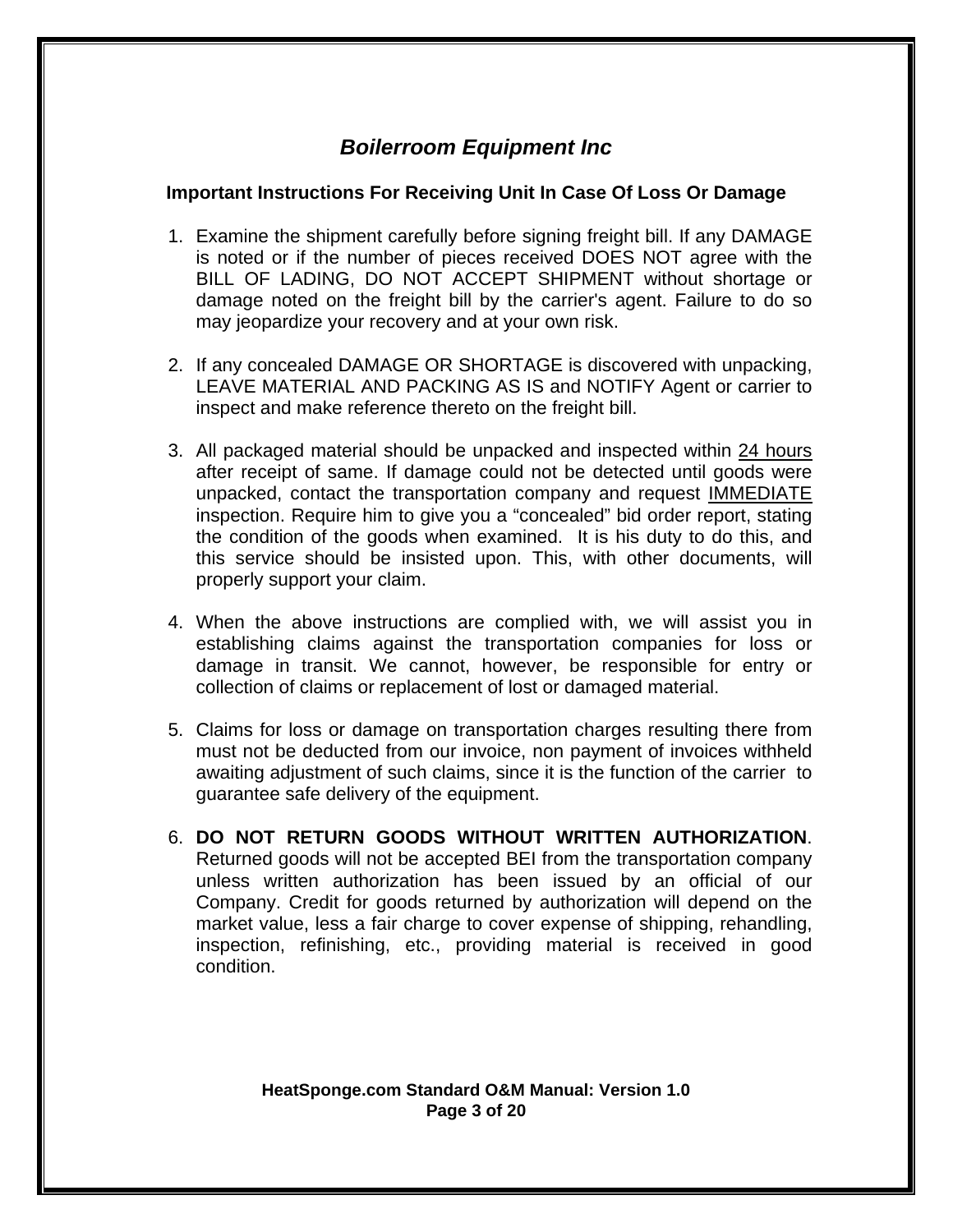#### **Important Instructions for Owners, Operators or Maintenance Personnel**

- 1. This operating manual presents information that will help to properly operate and care for the equipment. Study its contents carefully. The unit will provide good service and continued operation if proper operating and maintenance instructions are followed. No attempt should be made to operate the unit until the principles of operation and all of the components are thoroughly understood.
- 2. Only trained and authorized personnel should be allowed to operate, adjust or repair this equipment.
- 3. Boilerroom Equipment, Inc.'s products are designed and engineered to provide long life and excellent service on the job. The devices supplied as part of the unit were chosen because of their known ability to perform. Although these components afford a high degree of protection and safety, operation of equipment is not to be considered free from all dangers and hazards inherent in operating this equipment.
- 4. It is solely the operator's responsibility to properly operate and maintain the equipment. No amount of written instructions can replace intelligent thinking and reasoning and this manual is not intended to relieve the operating personnel of the responsibility for proper operation.
- 5. The operation of this equipment by the Owner and his operating personnel must comply with all requirements or regulations of his insurance company and/or any other authority having jurisdiction. These legal requirements take precedence over anything contained herein.
- 6. BEI's Service Representatives present for start-up or service are present only in an advisory capacity. The operation of the equipment is under the scope of work to be performed by the Owner's operating personnel at the Owner's risk, and under the Owner's insurance protection. Recommendation for proper adjustments required to make the equipment perform can be made by these Service Representatives.

#### **HeatSponge.com Standard O&M Manual: Version 1.0 Page 4 of 20**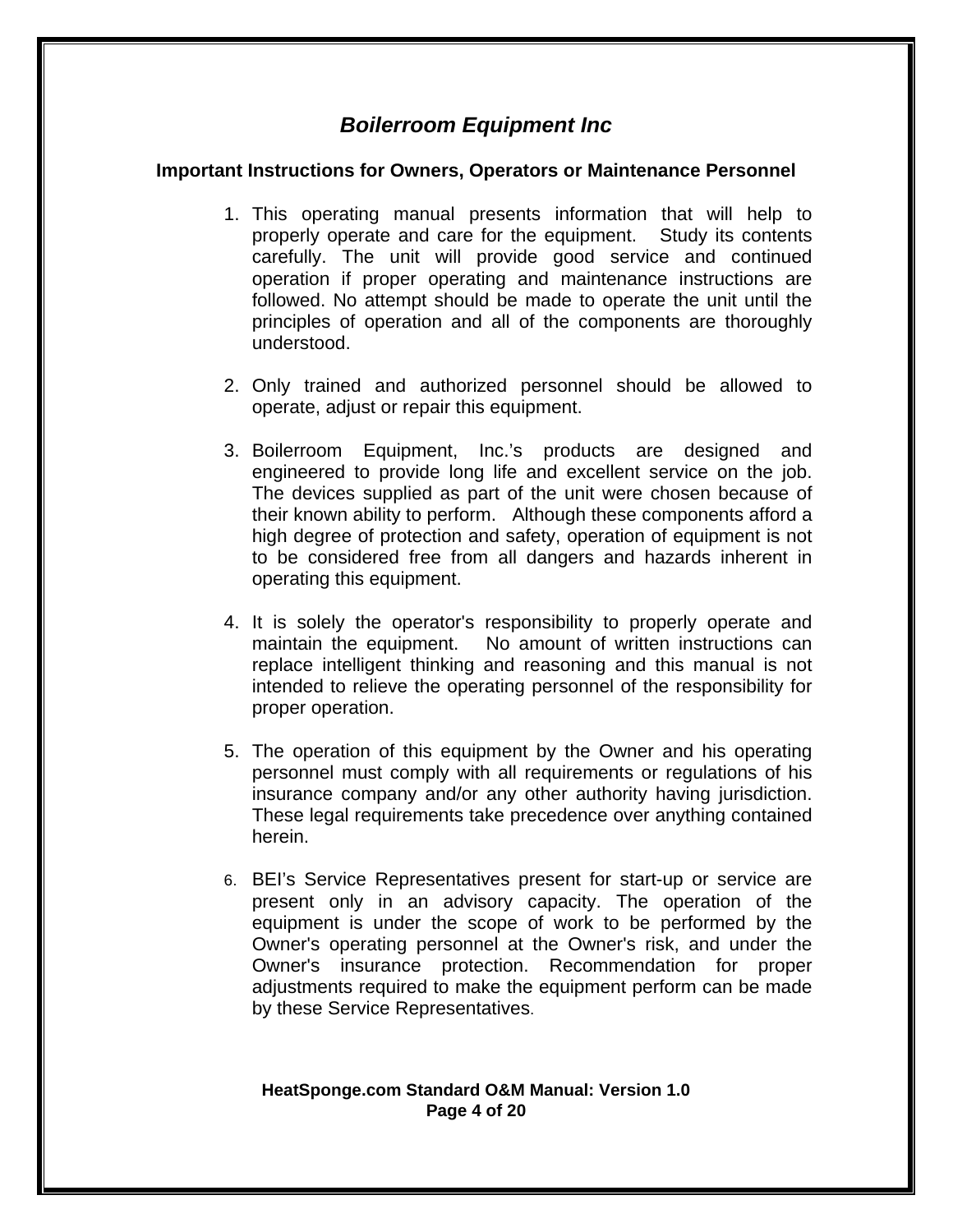## **Description Of Economizer**

The economizer section is typically the final stage of heat recovery in a boiler system. The economizer is a fully drainable unit in either the typical vertical or horizontal position, square pitch, counter flow economizer with finned tubes.

The economizer is provided with inlet and outlet headers. Drains and vents must be included in the supply and return piping to ensure complete draining and venting. The economizer tube bank is enclosed 3/16" carbon steel casing with adequate stiffeners and is insulated with 2" of mineral wool insulation and a corrugated lagging.

The temperature of the feedwater to the economizer is critical to a long system life. When the feedwater temperature falls below that shown in the performance data below, there is a risk of water or sulfur condensing from the flue gas stream and causing "cold end corrosion" of the tube bundle. This economizer has been designed for use only with low sulfur fuels. Prior to operation with fuels that include higher amounts of sulfur, contact BEI for revised performance evaluations and recommendations.

For deaerated water applications the economizer is typically supplied with carbon steel boiler tubing and fins. Non-deaerated applications will be supplied with stainless steel tube and fin economizer tubes. Units supplied with stainless steel tubes will also utilize a stainless steel inner casing and stainless steel tube supports to provide for long life in a potentially condensing environment.

A water trap system incorporated into the bottom of the unit will collect and drain condensate, rain, or any other water that develops inside of the economizer. The HeatSponge unit is specifically designed to accommodate applications that could potentially go into condensing. Note the unit is designed to handle the water created by condensing and not necessarily the acid byproducts that can be formed on oil fired boilers. Contact BEI with any specific application. The water trap must have a drain installed to safe location.

The HeatSponge unit features removable tube elements to provide for fast and easy unit repair. There are no ASME welds on a HeatSponge allowing plant personnel the ability to replace tubes simply by loosening compression fittings. The fittings used on the HeatSponge can be found at any plumbing supply house, we do not use any proprietary fittings in our unit. The rear panel of the HeatSponge unbolts to provide maintenance accessibility.

#### **HeatSponge.com Standard O&M Manual: Version 1.0 Page 5 of 20**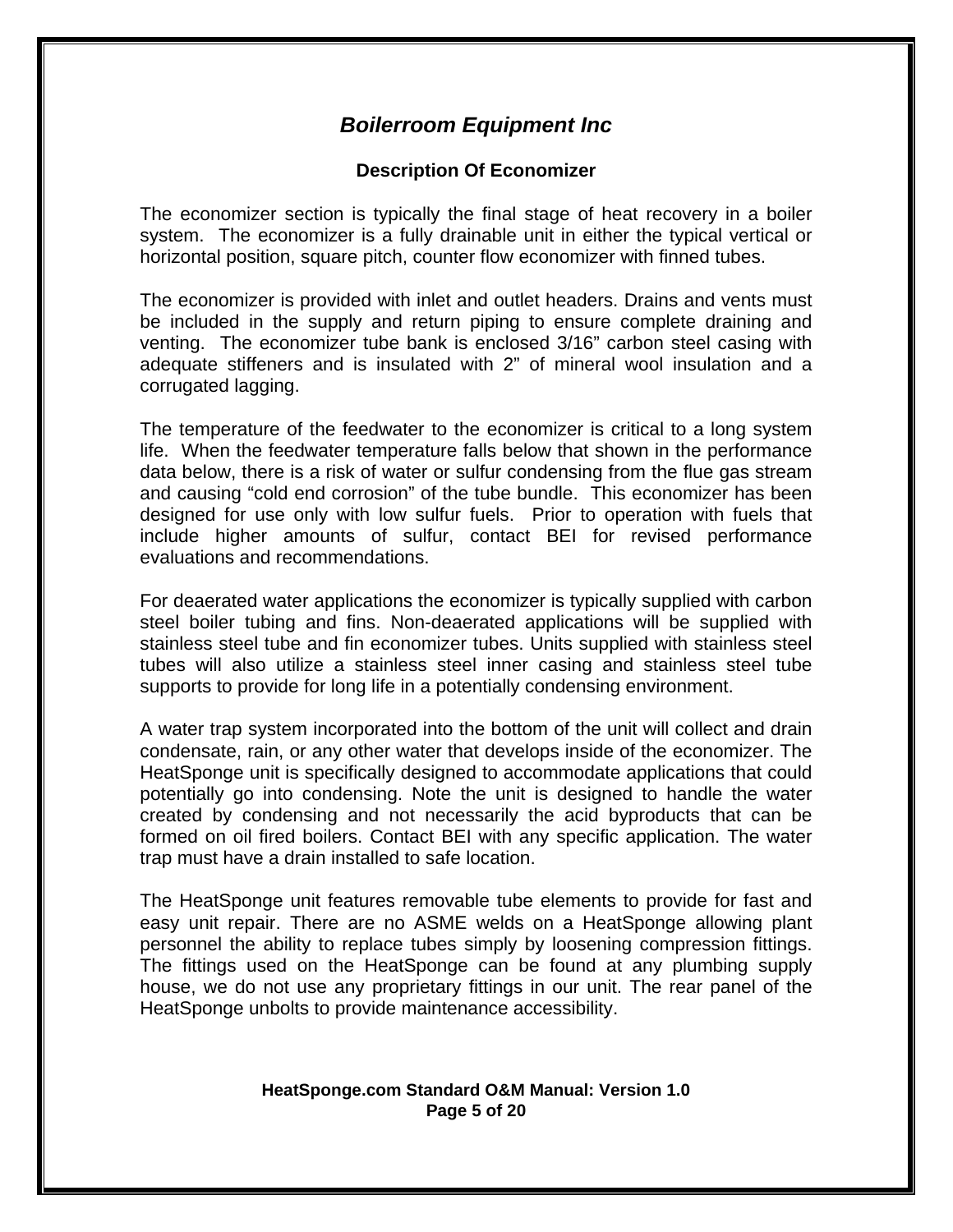

# **Typical Unit Cross Sectional Drawing**

**HeatSponge.com Standard O&M Manual: Version 1.0 Page 6 of 20**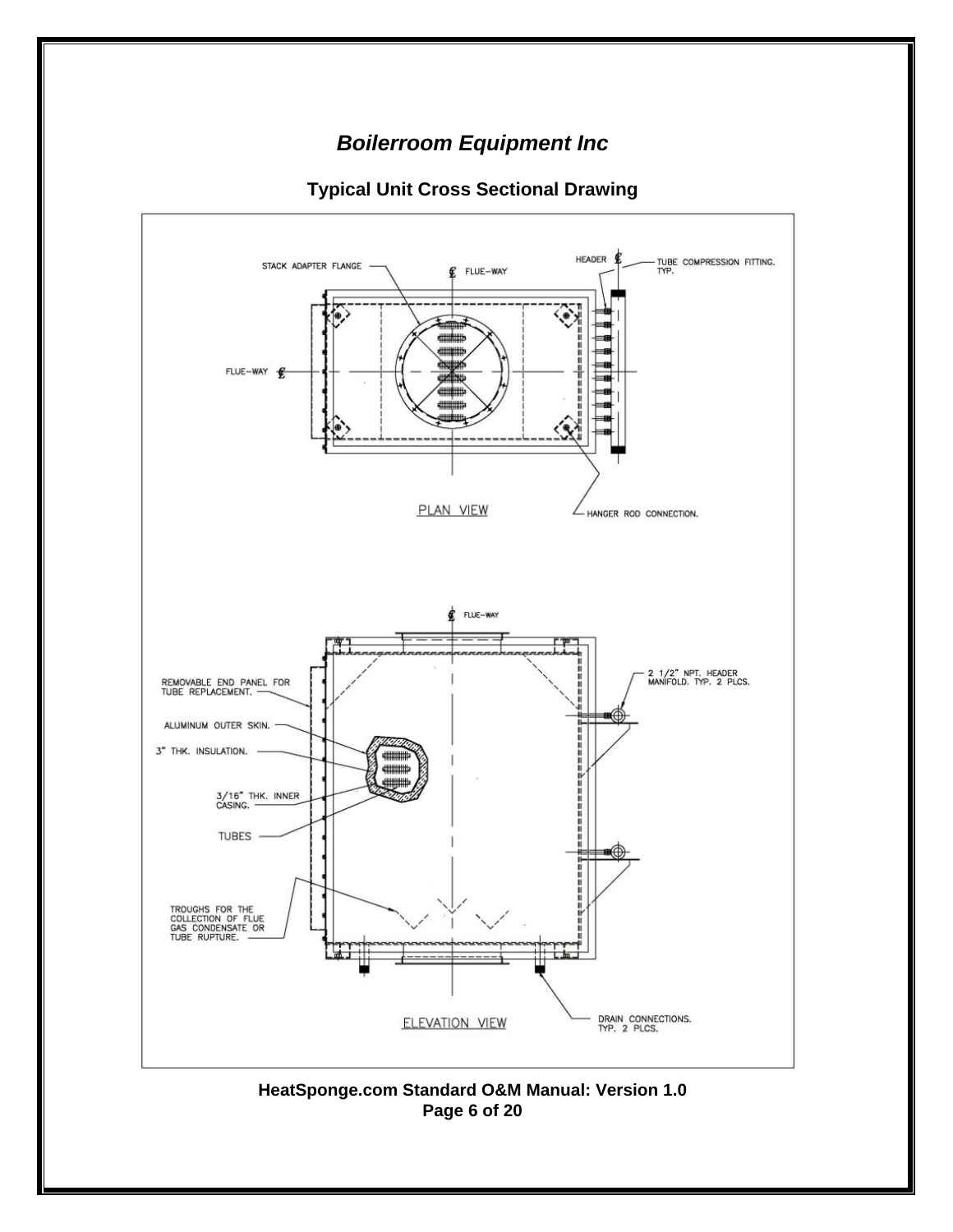#### **Operating Procedures**

#### **Installation**

It is not within the scope of this manual to provide installation instructions. These should follow the design specifications of the Architect, Engineer or Contractor.

# **Good engineering practices must prevail**

Installation of the unit will require connection of the water lines to the 2  $\frac{1}{2}$ " threaded headers. The HeatSponge unit has a rolled angle flange welded to the inlet and outlet transitions. Supply of mating flanges is by the installing contractor. The water trap has a connection for a drain line than must be run to a drain. A P-trap or similar assembly should be installed to block potential flue gas leakage.

A safety relief valve is required for any economizer per ASME boiler code. HeatSponge includes the supply of a new SRV to ASME code and the unique application requirements.

Both ends of each header are threaded on the HeatSponge. This allows the installing contractor to utilize one end of each header for the feedwater lines and the other end utilized for the safety relief valve, drains, vent, and recirculation line as required. Supply of a threaded fitting is by the installing contractor. BEI recommends that the feedwater inlet and outlet be staggered on the inlet to balance water side pressure drop across the unit. This means if feedwater enters the upper right header it should discharge the lower left header or vice versa.

The HeatSponge can be installed in either a counter-flow or parallel flow orientation. All performance is based on a more effective counter-flow installation where the coldest water enters the header on the discharge side of the economizer. For most typical gas flow up vertical installations this means the inlet header is the upper header and the lower header is the outlet header. Parallel flow units, where the inlet water enters the header on the inlet gas side of the unit, are typically not utilized as they provide lower performance efficiency. Parallel flow units should only be considered on boilers firing fuel oil with relatively cold water entering the unit. Contact a BEI representative for additional assistance.

#### **HeatSponge.com Standard O&M Manual: Version 1.0 Page 7 of 20**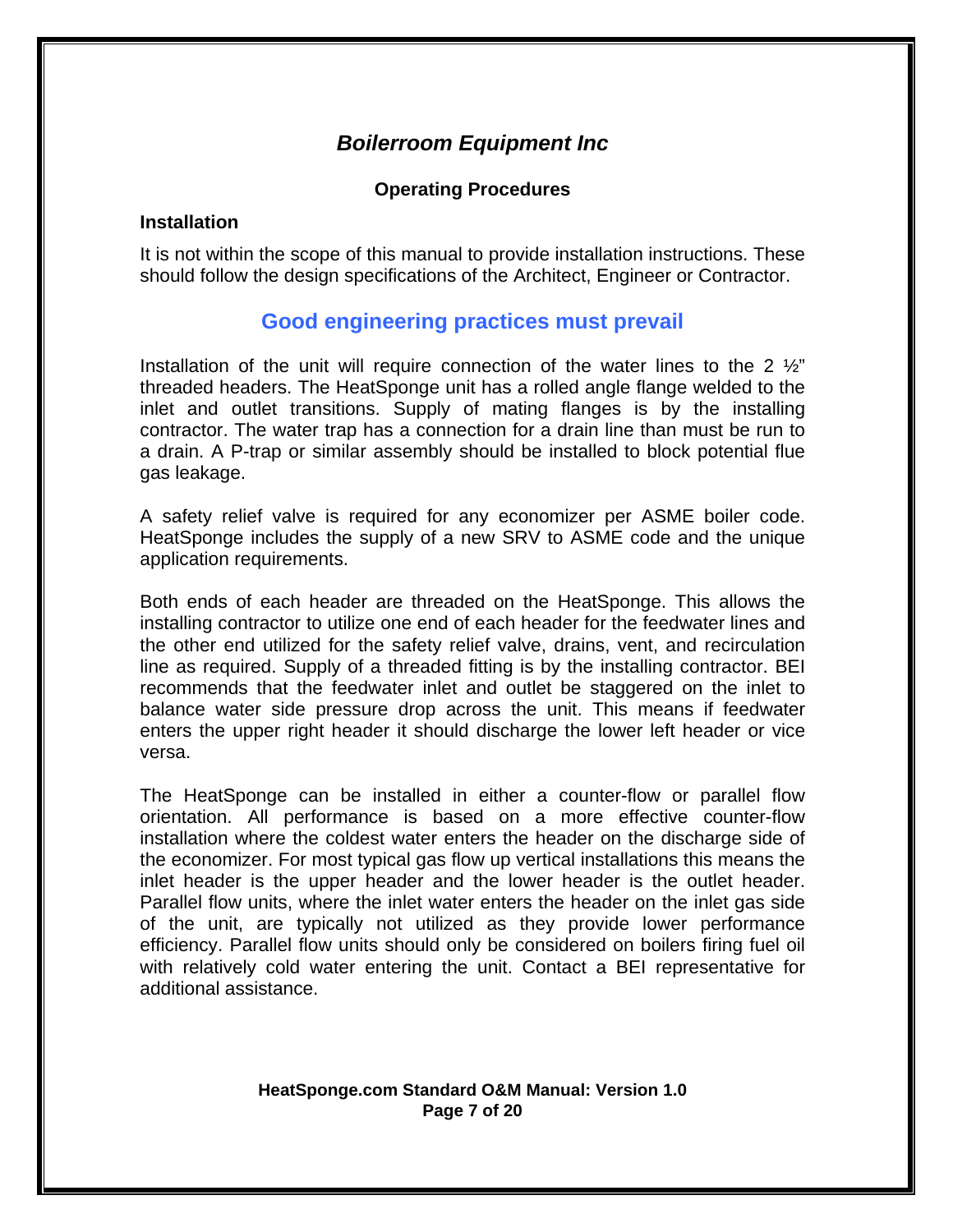Provisions must be provided in the piping to avoid stagnation of water inside of the economizer during boiler operation. Your installing engineer is responsible for making all final installation decisions however the following guidelines can be utilized. For boilers equipped with a modulating feedwater regulating valve and continuous running pumps a recirculation line back to the feedwater tank allows for easiest installation. The economizer can be installed upstream of the feedwater regulating valve. A manually adjustable water flow valve sized for approximately 5% of steaming capacity should be located in the piping to the upper header and allowed to flow back to the feedwater tank. A check valve should be installed. The boiler operators should manually adjust the valve to limit the amount of recirculation to such a point that the economizer does not steam. This will be a function of many site-specific factors. If the economizer is located downstream of the regulating valve then the recirculation line is not required as the water in the economizer will expand into the boiler under steaming conditions. Although simpler than the alternative this arrangement provides the potential for long-term economizer erosion from the potential of steaming inside of the unit. This arrangement should only be considered for boilers that will be expected to run at consistent high firing rates where the demand for feedwater will always be required. Supply of the recirculation valve and line by others.

Boilers that are equipped with on-off feedwater pumps will require the recirculation valve be replaced with a solenoid valve. The solenoid should be wired into the feedwater pump circuit to open when the pump is not running. This will allow pressure inside of the economizer to be relieved to the feedwater tank when the pump is offline. BEI strongly recommends that the customer consider upgrading their boiler to modulating feedwater operation from on-off systems when installing a new economizer. Contact your BEI representative for all site-specific information. Supply of the solenoid valve and line by others.

The HeatSponge unit is not designed to carry any dynamic stack loading. The unit can carry a 1,500 lb static load only. All dynamic loads or excessive dead weight must be supported by other method. The unit is not designed to accommodate nozzle loading on the headers.

The HeatSponge can either carry its own weight or can be suspended by hanger rod. It is the responsibility of the installing engineer to insure the boiler or stack that the HeatSponge is to be installed on can support all loads. The HeatSponge is not designed to accommodate any expansion loads. Supply and installation of an expansion joint, it deemed required by the installing engineer or contractor, is by others.

#### **HeatSponge.com Standard O&M Manual: Version 1.0 Page 8 of 20**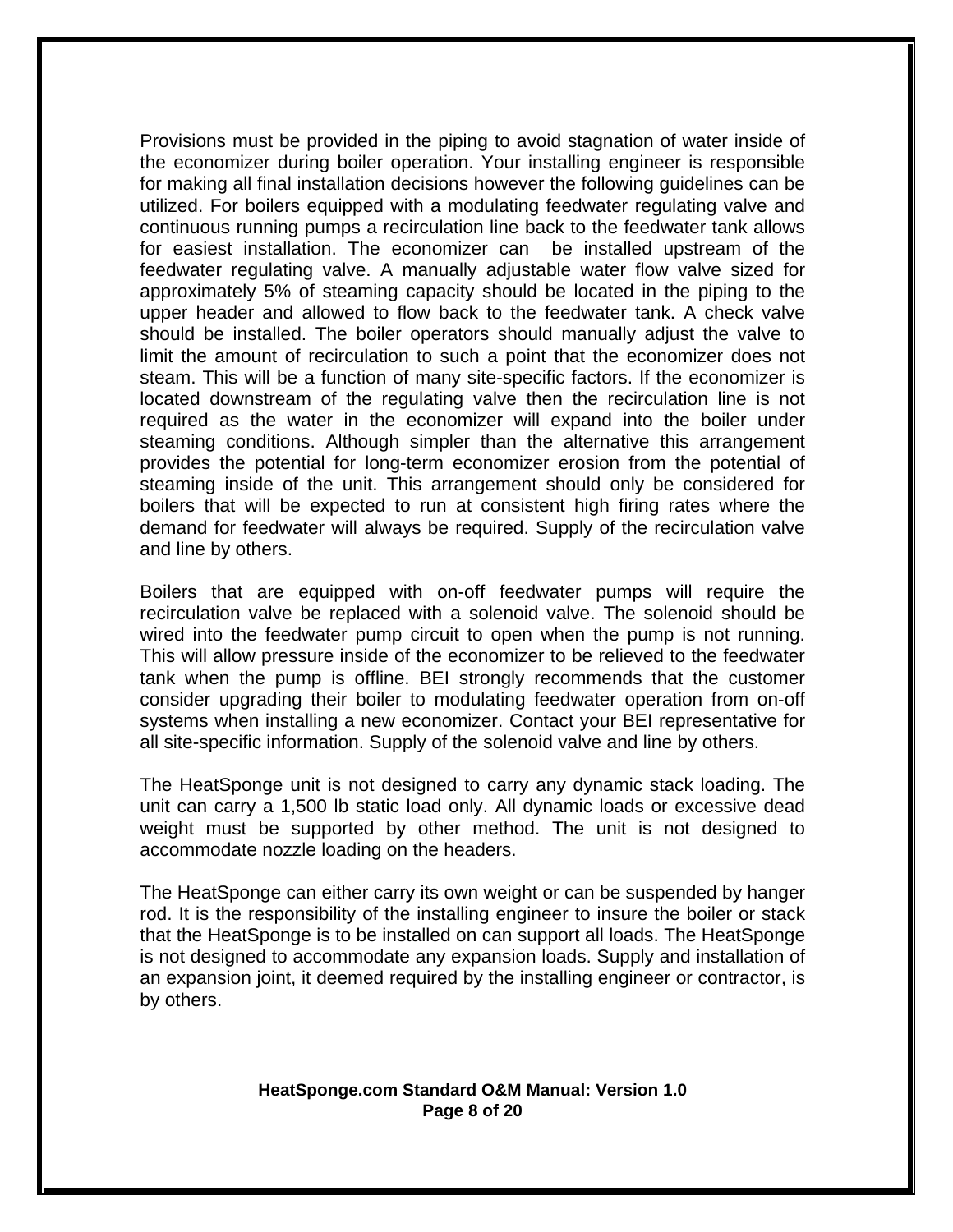Since the HeatSponge unit utilizes a true square-pitch tube arrangement it is 100% drainable by gravity in either the horizontal or vertical orientation. There is no change in performance or price for either installation orientation however at time of order placement this must be made known to BEI. In a horizontal orientation the water trap assembly is moved to a side of the unit from the bottom. Being 100% drainable by gravity in any orientation insures the unit can be fully drained prior to any lay-up period, a feature of critical importance in freezing climates.

All HeatSponge economizers are built to the ASME Boiler Code and is National Board Registered. The equipment must be installed to conform to applicable local, state, and national codes. Compliance with codes will help insure a safe and dependable installation as the codes have been formulated to safeguard life and property. Failure to comply with established codes and regulations may necessitate costly modification and reconstruction.

The proper authorities should be consulted before preparation of a permanent installation is started. Application should be made immediately for all permits required by law for construction and installation.

The following generalizations are intended for assistance and do not supplant any codes or construction criteria.

#### **Handling**

Necessary lifting attachments are an integral part of the structural frame of the equipment. When the components are received at the plant, they must be inspected for signs of damage prior to accepting the shipment or releasing the shipper. All boxes and cartons should be uncrated carefully and checked against the packing slip. In case of damage or shortage, immediately notify the carrier and file a claim. The equipment must be inspected during each phase of installation so that if any damage has occurred, repairs can be processed without delay.

When the contractor begins installation, his experience and discretion must prevail and it must be clear that he is totally responsible for the proper care of the unit as it is moved into position.

#### **HeatSponge.com Standard O&M Manual: Version 1.0 Page 9 of 20**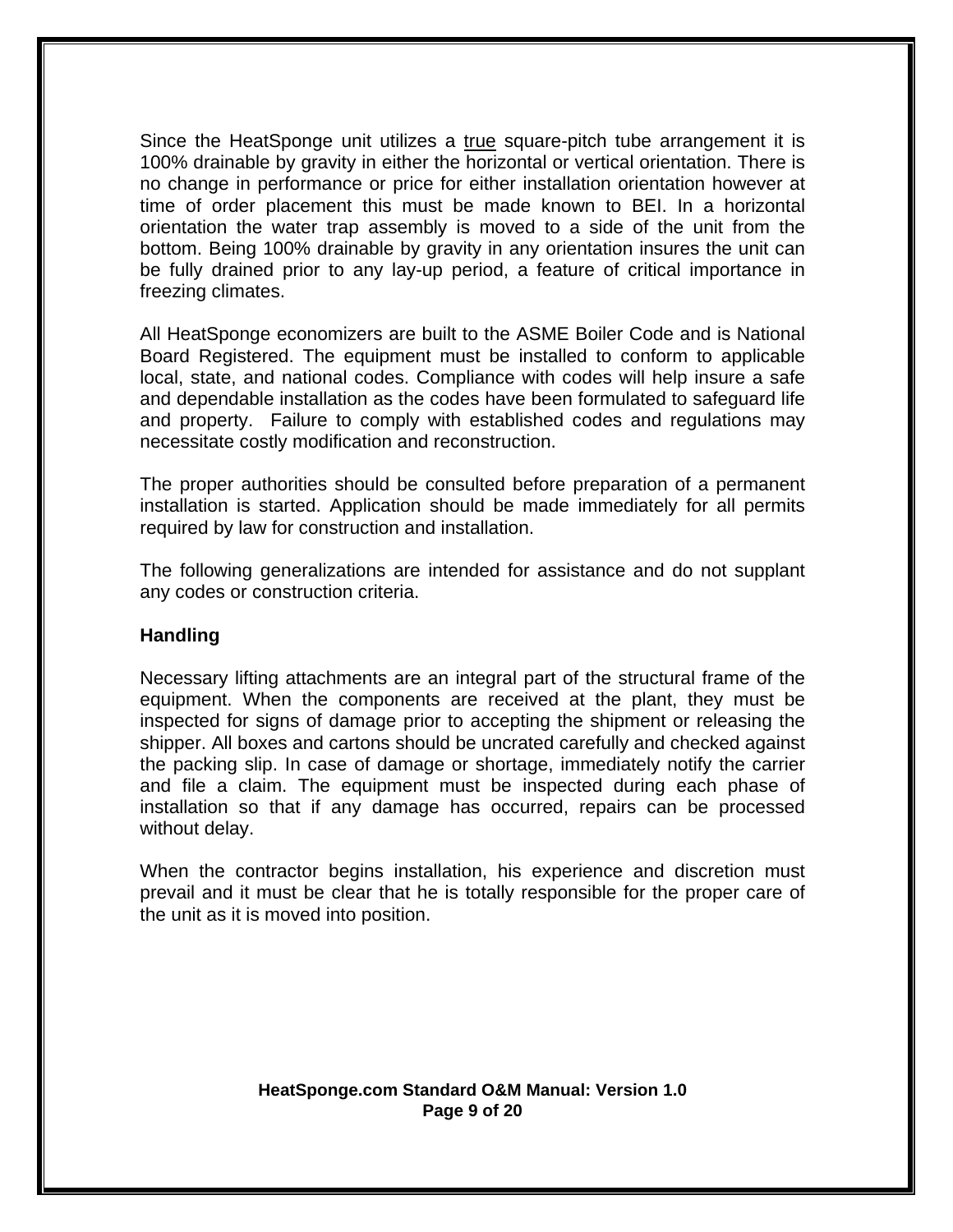#### **Setting the System**

The layout of the system has been designed with sufficient access for maintenance and inspection of all internal components. The equipment must be set in a level position. Client foundations must be designed with adequate load bearing characteristics to handle the weight of the equipment, filled with water, and applicable snow, wind, and seismic loads. All applicable codes relating to minimum clearances to combustible materials must be observed.

It is recommend that at least 36" is allowed in the front of the unit for access to the compression fittings and 60" on the rear of the unit for tube replacement space. There is no need to access the sides of the unit therefore no provisions are provided.

#### **Pre-Service Inspection**

All piping and valves must be installed in accordance with good engineering practices. Suitable strength piping and valves are to be used. All drain and discharge piping must be piped to a safe point of discharge. The discharge end of the piping should not be near platforms or elevated walkways.

The discharge piping from the safety valves and the method of connecting the piping is especially important. Safety valves should be inspected externally to see that they are free to operate and that their vent and drain piping are open to atmosphere and free to expand without imposing strain upon the safety valve body. Make sure that any gags used during testing are removed. Verify that the discharge piping from the safety valves, blowdowns, vents and drains are piped to a safe point of discharge.

Aisles, ladders, and stairs should be completed and accessible for the convenience and safety of the operating personnel. All obstructions such as scaffolding, refuse, tools, etc. must be removed from ducts, breechings, and platforms. Insulation of piping and duct work should be done in accordance with accepted practices or project specifications.

When installation of the unit is completed but before operation, the entire system should be inspected. A minimum check list to aid the operator in checking the entire system prior to start up is presented on the following page:

#### **HeatSponge.com Standard O&M Manual: Version 1.0 Page 10 of 20**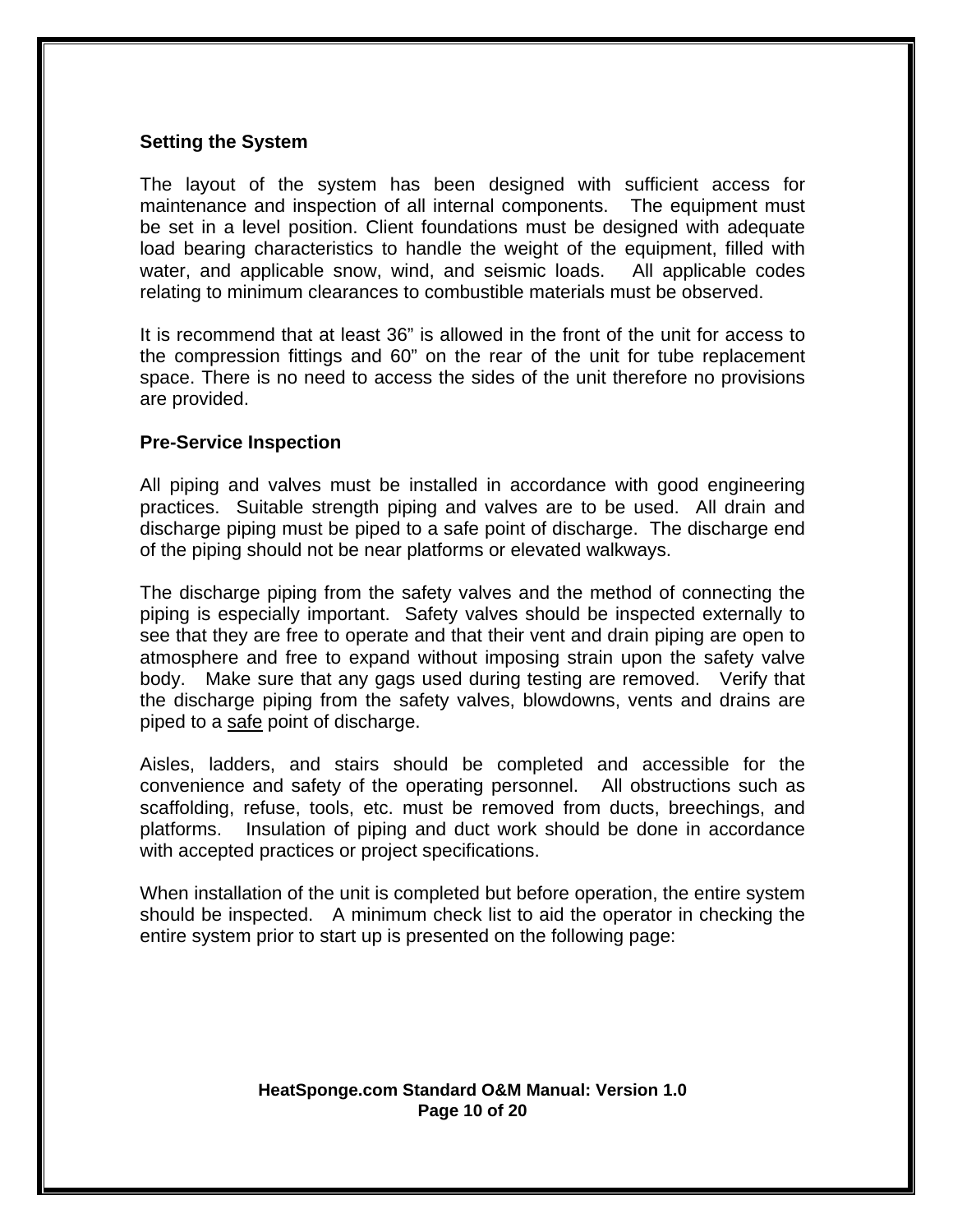# *CHECKLIST*

# **External**

- Check integrity of casing.
- Check that the structural supports have been installed.
- Check nozzle alignment for bent or damaged nozzles.
- Check casing and insulation for damage.

# **Piping**

- Check that all valves are oriented in the proper flow direction.
- Check all piping for leakage during field hydrostatic test.
- Check with Owner's water treatment consultant to assure that
- feedwater and chemical feed piping arrangement is appropriate.
- Check that all flange bolting has been torqued to proper levels.

# **Vent and Drain Piping**

- Check all drain and vent lines for obstructions.
- Check that all drain and vent lines terminate away from platforms and walkways.

# **Safety Valves**

- Check for blockage on the outlet.
- Check that all vent pipe supports have been installed in accordance with recommendations.
- Verify all valves for manufacturer's settings (set pressures are shown on valve tag).

## **Others**

- Check proper alignment on all ducting and expansion joints.
- \_\_\_\_ Check that all temporary shipping supports and temporary bolting have been removed. Normally these items are painted with yellow or red paint.
- Remove any structural timber from gas passages.
- If provided, check that all temporary shipping gaskets and manways have been properly removed. The temporary gaskets allow internal inspections of the equipment prior to operation.
- Check that all normal service gaskets, for the manways, handholes, ducts, and pipe flanges, have been installed and have been properly torqued.

#### **HeatSponge.com Standard O&M Manual: Version 1.0 Page 11 of 20**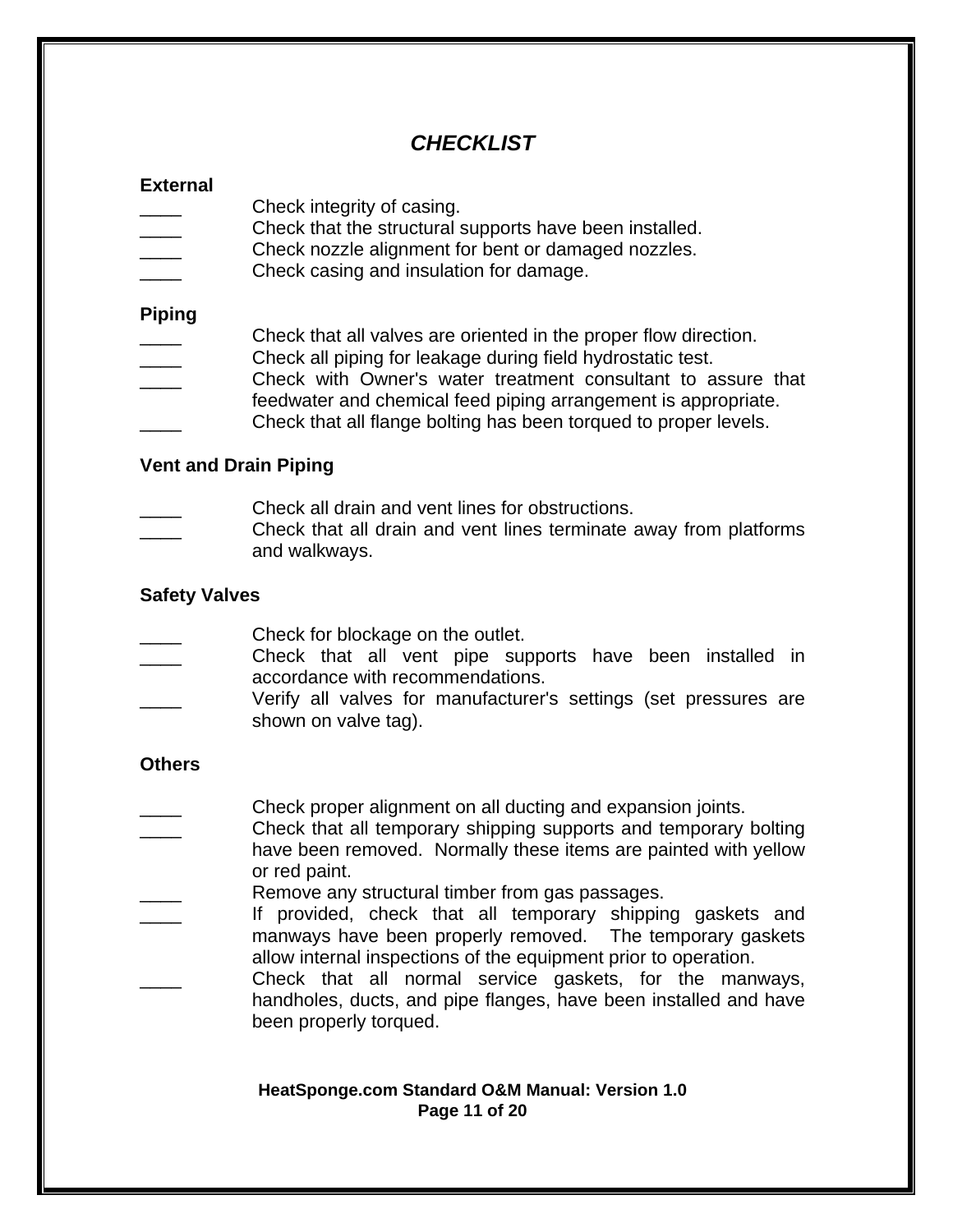## **Final Preparation for Service**

When the inspection is completed and all problems have been corrected, then the system can be subjected to its final testing before pre-commissioning and start-up.

## **Hydrostatic Testing**

The equipment has been hydrostatically tested in accordance with ASME Code requirements in the factory, and copies of the Manufacturers' Data Report, signed by the Authorized Inspector witnessing and evidencing the test has been forwarded to all jurisdictional bodies. A copy is also included in this manual.

#### **System Contamination**

Water piping systems connected to the unit may contain oil, grease or foreign matter. In new systems, the piping usually has an accumulation of oil, grease and dirt. Old systems have an additional hazard in that the piping and receivers may be heavily limed and full of scale as the result of improper water treatment. These impurities must be prevented from entering the unit.

If oil, dirt and scale accumulations are permitted to get into the economizer system, it may be necessary to repeat the initial cleaning procedure. The waterside of the pressure vessel must be kept clean from grease, sludge and foreign material. Such deposits, if present, will not only shorten the life of the pressure vessel and interfere with efficient operation and functioning of control or safety devices, but might possibly cause unnecessary and expensive re-work, repairs and down time. The waterside should be inspected on a periodic basis, which will serve as a check against conditions indicated by chemical analysis of the feedwater. Inspection should be made three months after initial starting and at regular 6, 9 or 12 month intervals thereafter. The frequency of further periodic inspections will depend upon the internal conditions found.

> **HeatSponge.com Standard O&M Manual: Version 1.0 Page 12 of 20**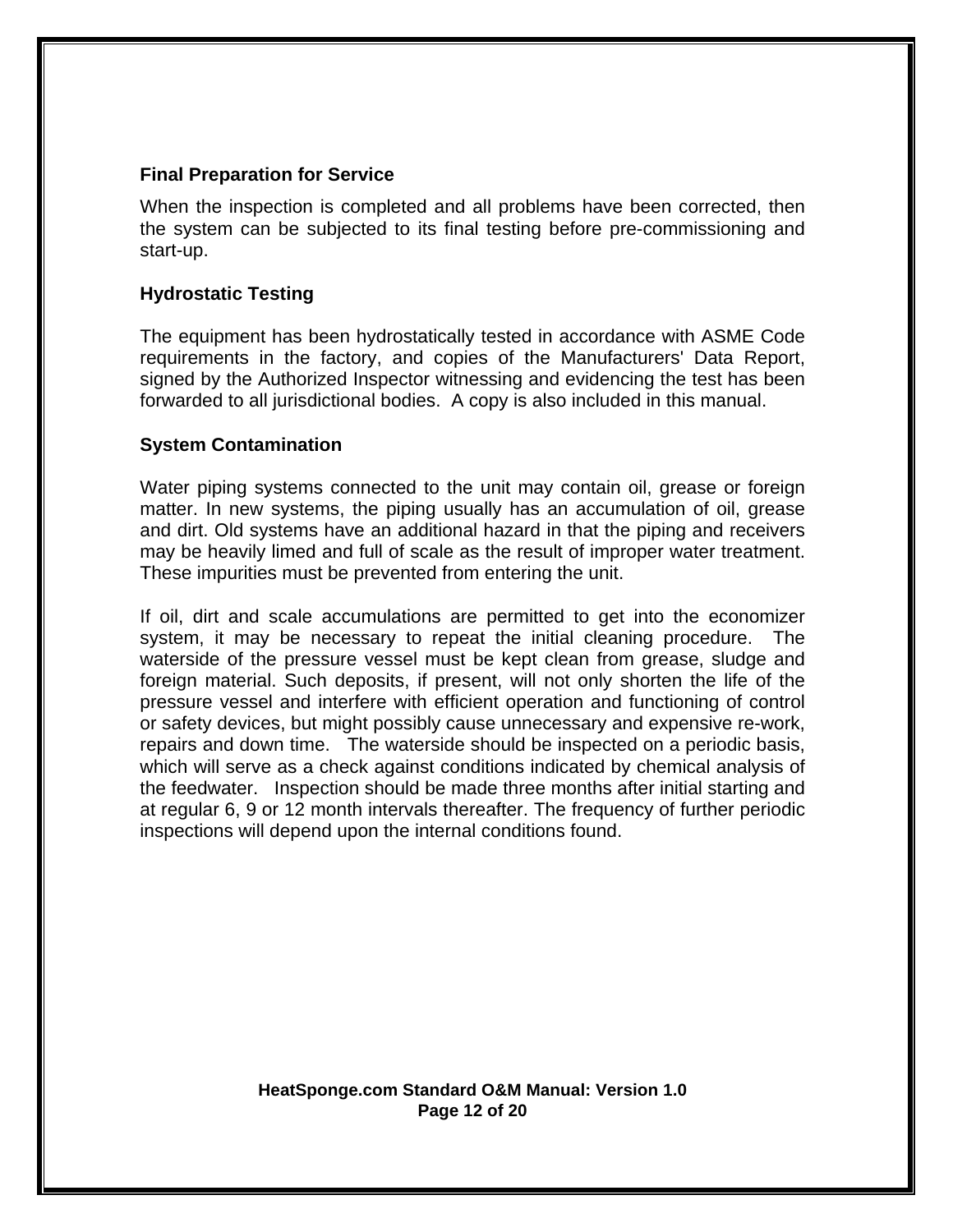#### **Water Treatment Considerations**

 $\overline{\phantom{a}}$ <sup>1</sup>

For prolonged equipment life, a water treatment program recommended by a water consultant is a must.<sup>1</sup> Economizer systems are sensitive to even minor deposits on tube walls. Therefore, most feedwater treatment programs are oriented toward scale control. However, internal corrosion control cannot be ignored. Scale with locally high caustic concentrations can develop on metal components, strip away the protective magnetite film, and attack the base metal. This attack is characterized by gouging of the metal and its severity is directly proportional to increasing operating pressures.

Oxygen is highly corrosive when dissolved in water, and can result in corrosion pitting of heat transfer surfaces. Mechanical deaeration of the feed water using a deaerator is the typical first step in eliminating dissolved oxygen and other

corrosive gases such as ammonia and carbon dioxide. Mechanical deaeration will reduce oxygen to as low as 0.005 cc/liter.

In most boiler systems in the capacity range that will install a HeatSponge, the oxygen scavenging chemical is fed continuously, preferably at the storage compartment of deaerator or at suction of boiler feed pump, to provide turbulence and time for mixing. Specification of chemicals and dosages should be in accordance with the recommendations of the Owner's water consultant.

Improper and nonexistent feedwater treatment is the major factor causing economizer failure, which ultimately results in down time and costly repairs. All fresh water available from natural sources requires varying degrees of treatment prior to use. The impurities in fresh water are many and each required special attention. Solids in the form of minerals, chemicals, and organic material are all found in so-called fresh water and all have a different effect on the internal surfaces of an economizer.

Boilerroom Equipment, Inc. cannot enumerate specific treatments, this must be delineated by a specialist in the water treatment field, after an analysis is made of the local make-up water chemistry and the evaluation of plant external pretreatment systems.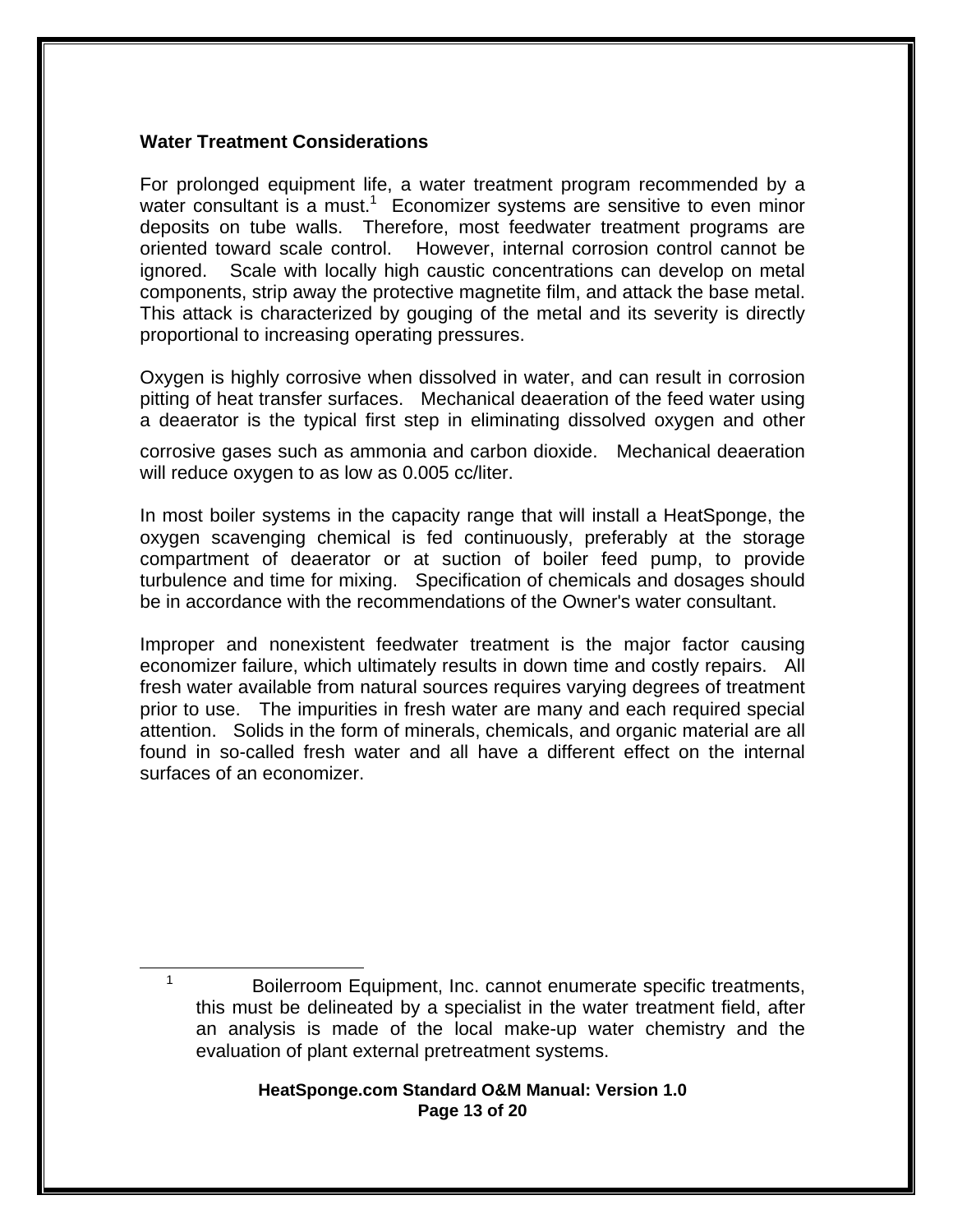Feedwater treatment by a competent water treating company will result in prevention of scale and deposits, removal of dissolved gases (free oxygen), protection against corrosion, elimination of carry-over of water with steam, maximum efficiency, and maintenance savings. It is imperative that you contact a company specializing in feedwater treatment and obtain their recommendation and service.

Units supplied with 300 series stainless steel tubes are potentially subject to failure from chloride corrosions stress cracking. Your water treatment service company should insure chlorides are within acceptable levels.

Failure to heed the above warning will cause excessive damage to the economizer. The warranty does not cover this type of maintenance. This is the Owner's responsibility.

#### **Suggested Start-Up**

It must be recognized that all equipment requires operator attention during start up. Special care must be exercised in the manipulation of feed water and fuel systems to protect against damaging the unit and to insure personnel safety.

The unit should be slowly filled with properly treated feedwater. The filling rate depends on the temperature of the feedwater. The feedwater should be as close as possible to the metal temperature to prevent excessive temperature stresses that could cause tube leakage. The minimum recommended feedwater temperature is  $70^{\circ}$ F. Fill slowly from the bottom of the unit and vent fully to allow air to escape from the system.

#### **Suggested Shut-Down**

When the unit is taken out of service, good care of the economizer during the idle periods is mandatory to prevent unnecessary corrosion damage. When the pressure has dropped sufficiently, open the vent valve to prevent a vacuum from forming within the economizer.

To insure that the safety valves are maintained in good working order it is recommended that the valves be inspected by a local representative or a qualified valve service technician.

#### **HeatSponge.com Standard O&M Manual: Version 1.0 Page 14 of 20**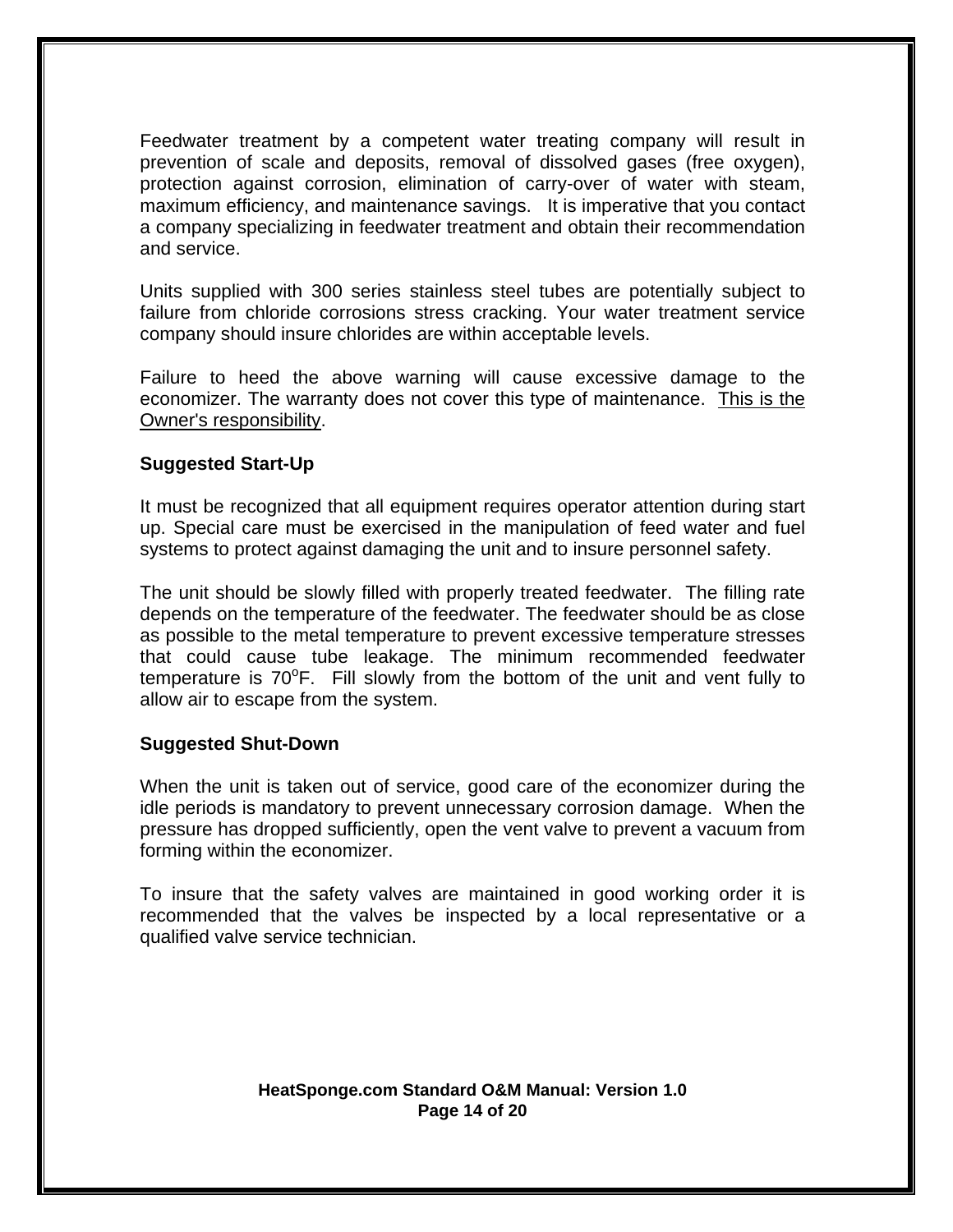#### **Standby Protection**

Many units used for heating or seasonal loads or for standby service may have extended periods of non-use. Special attention must be given to these, so that neither water side nor fire side surfaces are allowed to deteriorate from corrosion. Corrosion can be more serious during this down time than when the system is actually in service. The key factors responsible for corrosion are water, oxygen and pH. Elimination of either moisture or oxygen will prevent appreciable corrosion. Whenever the economizer is going to be out of service for a length of time, it should be fully drained. This will reduce the likelihood of internal corrosion or damage resulting from freezing.

> **HeatSponge.com Standard O&M Manual: Version 1.0 Page 15 of 20**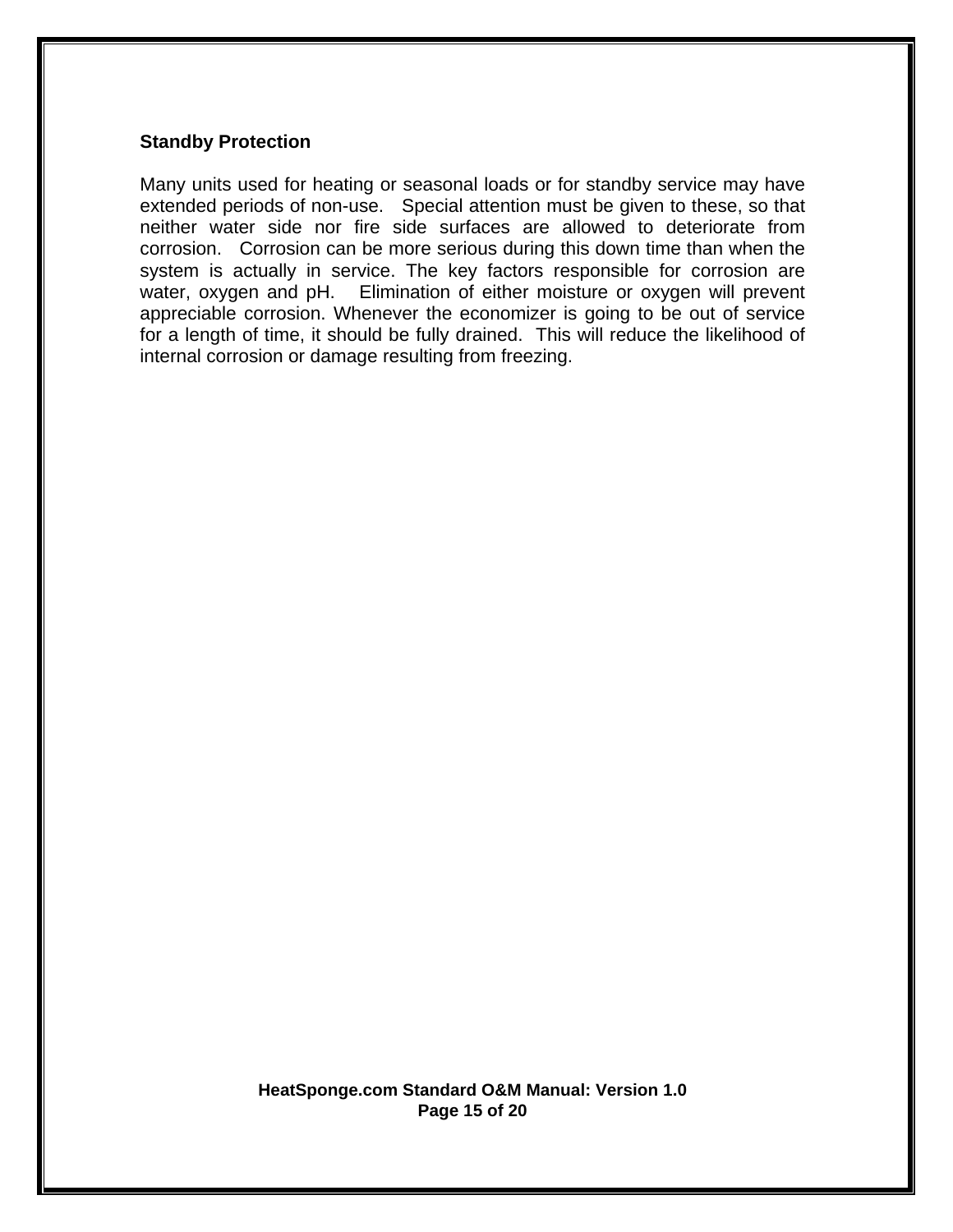## **Maintenance Requirements**

#### **General Maintenance**

A well planned maintenance program avoids unnecessary down time or costly repairs. It also promotes safety and aids boiler code and local inspectors. An inspection schedule listing the procedures should be established. It is recommended that a boiler room log or record be maintained, recording daily, weekly, monthly and yearly maintenance activities. This provides a valuable guide and aids in obtaining the availability factor to determine shut-down frequency, economies, length of service, etc.

Good housekeeping helps to maintain a professional boiler room appearance. Only trained and authorized personnel should be permitted to operate, adjust, or repair the equipment. The boiler room should be kept free of all material and equipment not necessary for operation of the system.

Alertness in recognizing unusual noises, improper gauge readings, leaks, signs of over-heating, etc., can make the operator aware of a developing malfunction and initiate prompt corrective action that may prevent excessive repairs or unexpected down time. All piping connections to the system and it's accessories must be maintained leak-proof because even a minor leak, if neglected, may soon become serious. If serious leaks occur, shut down the unit immediately and gradually reduce pressure. Do not attempt to make repairs while the system is under pressure.

#### **Shift Maintenance**

Monitor water chemistry to adjust the chemical feed treatment as required, to remain within water treatment guidelines established by the Owner's water treatment consultant.

#### **Daily Maintenance**

Maintain a daily schedule of sootblowing (if provided).

#### **HeatSponge.com Standard O&M Manual: Version 1.0 Page 16 of 20**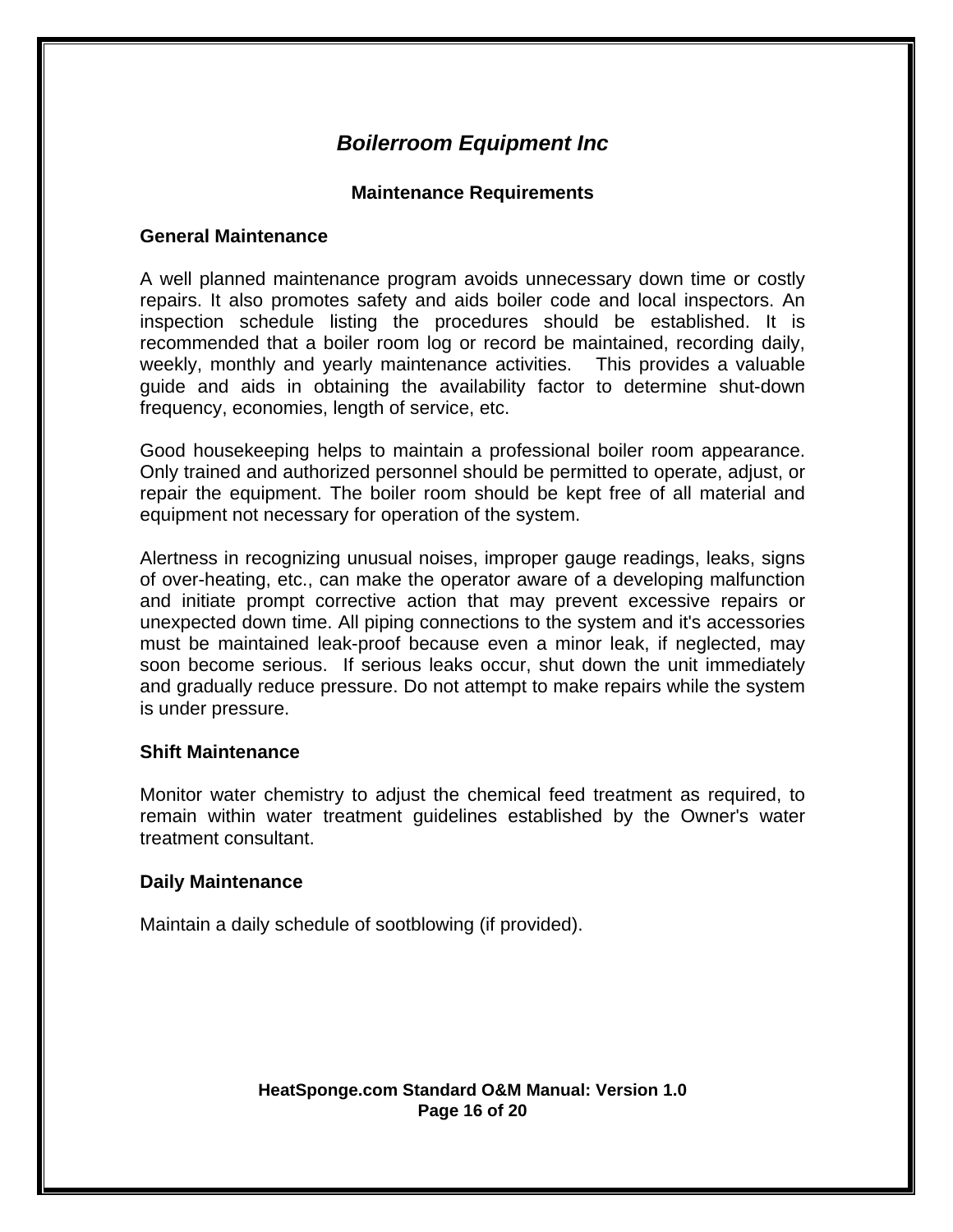#### **Monthly Maintenance**

Follow the recommendations of your Authorized Inspector pertaining to safety valve inspection and testing. The frequency of testing and inspection of the SRV should be based on the recommendation of your Authorized Inspector. Test the safety valves in accordance with manufacturer's instructions to be absolutely sure that the valves have not corroded shut. Failure of the relief valves in an overpressure situation is **DISASTROUS**!

#### **Annual Maintenance**

Have the unit inspected and checked by an BEI service representative. If there is no representative in your area, contact the factory for assistance and direction.

#### **Annual Inspection**

Insurance regulations or local laws will require a periodic inspection of the pressure vessel by an Authorized Inspector. Sufficient notice is generally given to permit removal of the economizer from service and preparation for inspection. This major inspection can often be used to accomplish maintenance, replacements, or repairs that cannot easily be done at other times. This also serves as a good basis for establishing a schedule for annual, monthly or other periodic maintenance programs.

Fireside inspection and maintenance is easily accomplished by removing the rear access door. It is important that a new gasket be installed on the door when it is replaced. Any build up found inside of the unit can typically be rinsed with water or pressure washed. Be sure not to flow too much water as to overwhelm the water trap assembly at the bottom of the unit.

> **HeatSponge.com Standard O&M Manual: Version 1.0 Page 17 of 20**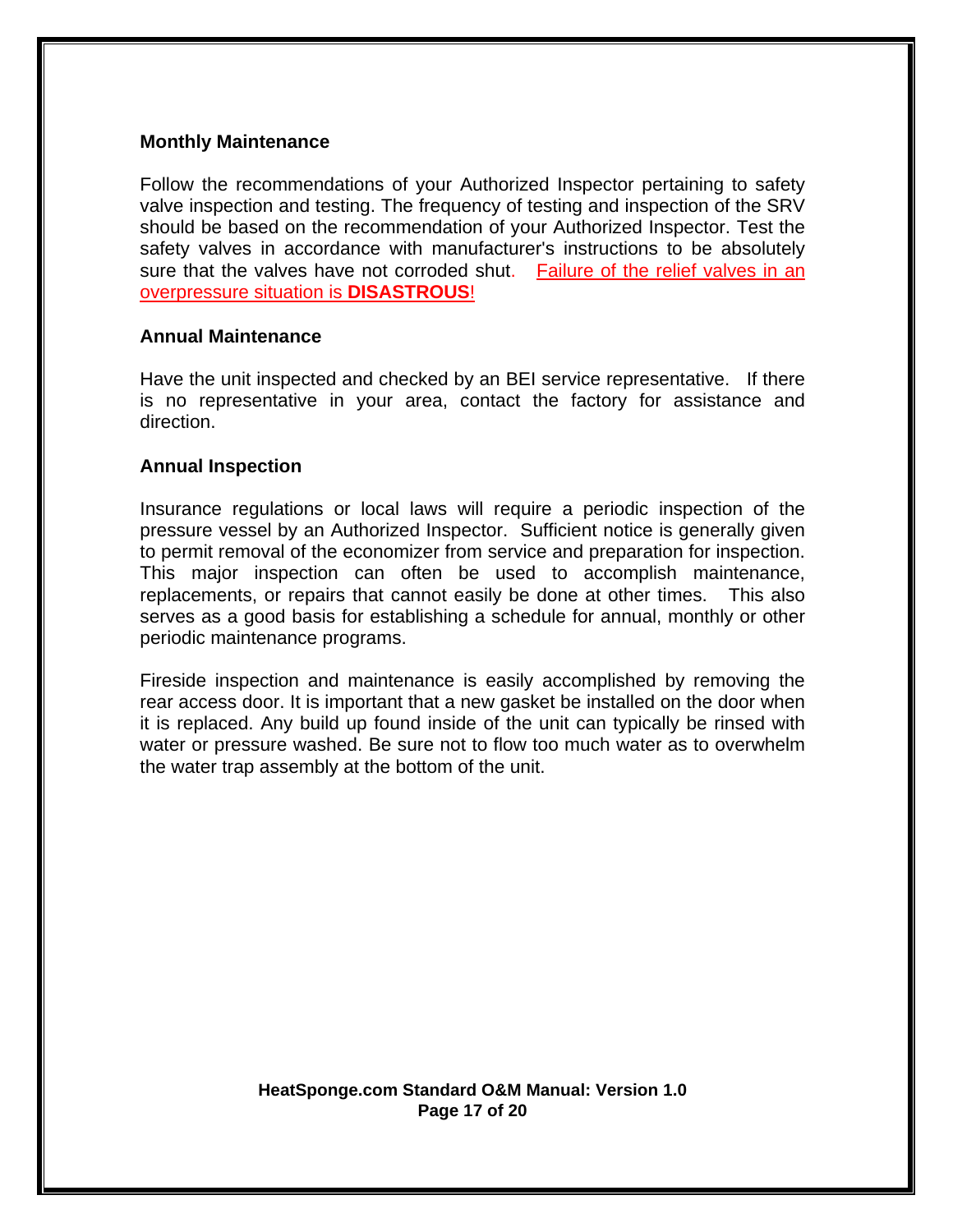While this inspection pertains primarily to the waterside and fireside surfaces of the pressure vessel, it provides the operator an excellent opportunity for detailed inspection and check of all components of the system including piping, valves, gaskets<sup>2</sup>, insulation, etc. Comprehensive cleaning, spot painting or re-painting and the replacement of expendable items should be planned for and taken care of during this time. Any major repairs or replacements that may be required should also, if possible, be coordinated with this period of shutdown. Replacement spare parts, if not on hand, should be ordered sufficiently prior to this shutdown.

Have available information on the economizer design, dimensions, generating capacity, operating pressure, time in service, defects found previously, and any repairs or modifications. Also have available for reference records of previous inspections. Be prepared to perform any testing required by the inspector including hydrostatic testing of the equipment.

## **Tube Element Replacement**

Perhaps the single most important feature of the HeatSponge unit is the ability to replace individual finned tube elements without the need to performance any welding. Should a unit experience a failed tube the single tube can be isolated and taken out of service. This will allow the other elements to continue to recover energy until a convenient time to shut the boiler down for service. The operator should insure that the boiler is not starved of water as removing tubes from service will increase the water side pressure drop across the unit. Too many tubes removed from service could excessively restrict water flow to the boiler.

Diagnosing a failed tube element will typically be accomplished by unusual amounts of water exiting the water trap and draining from the unit. A reduction in water pressure to the end source can also indicate a system leak.

The procedure to replace or bypass failed tubes is provided on the following page.

<sup>2</sup>

 $\overline{a}$ 

#### **HeatSponge.com Standard O&M Manual: Version 1.0 Page 18 of 20**

Nominal leakage of manway and handhole gaskets may be observed during start-up until sufficient operational pressure is attained. Do not over tighten the gaskets!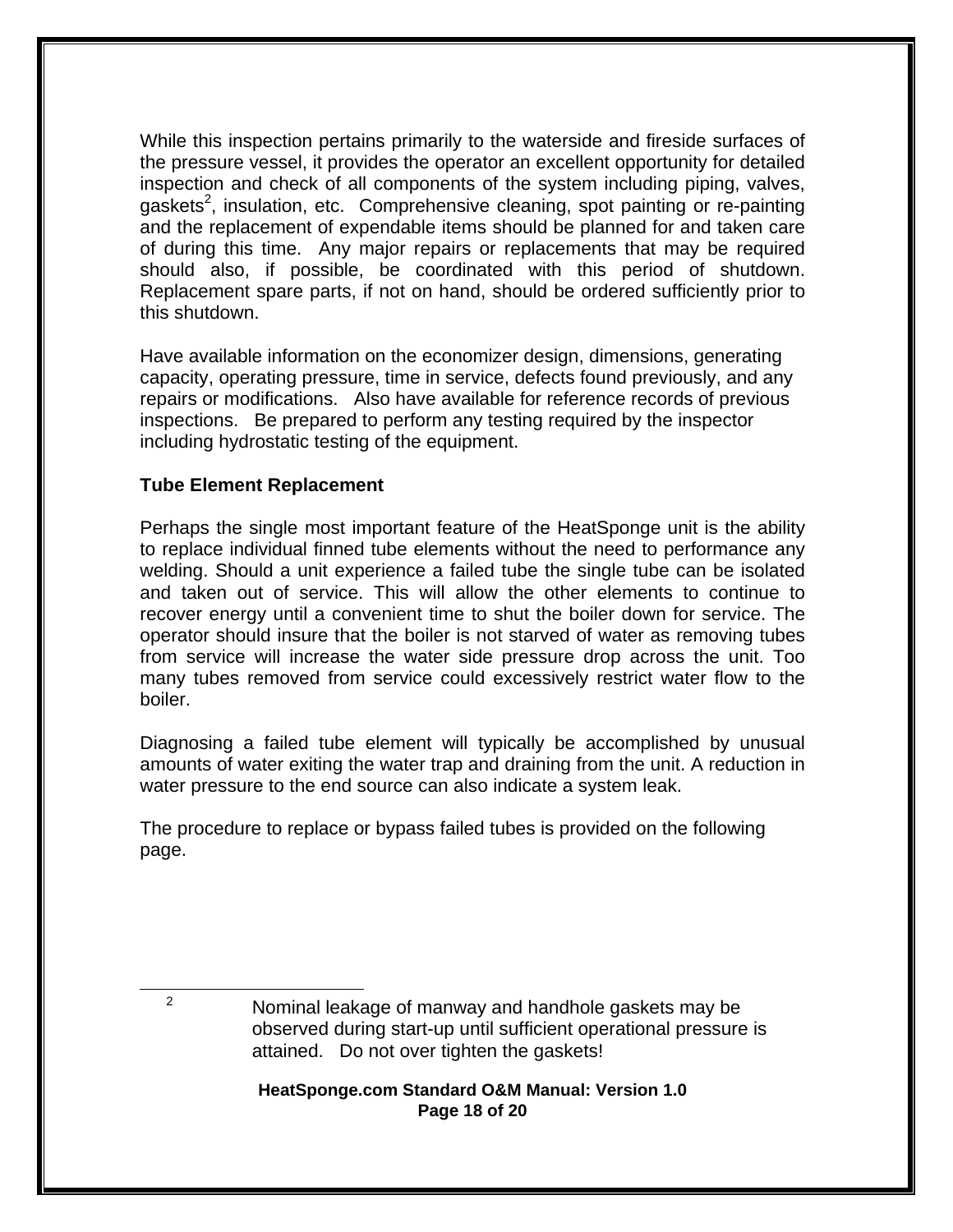The procedure for isolating or replacing a failed element is as follows:

- 1. Shut off boiler and inure that there is no potential source of fumes or gases from other boilers that could utilize a common duct.
- 2. Allow the unit to cool to a safe temperature
- 3. Remove the rear access panel providing access to the entire unit internals
- 4. Identify the failed tube
- 5. Break the compression fitting for the appropriate tube and slide it out. It may be required to cut the tube if the ferrules are fused onto the tubes.
- 6. Remove the tube element.
	- a. If bypassing only !
		- i. Install caps on the compression exposed compression fittings
	- b. If a replacement element is available
		- i. Install the new tube where the failed tube was located
		- ii. Install new ferrules on the compression fitting and tighten
- 7. The compression fittings should be firmly tightened to set the ferrule. Do not over tighten the fitting as it may result in damage or an inability to provide proper sealing. If in doubt contact a BEI service representative.
- 8. Replace the rear door with gaskets
- 9. Restart boiler and insure additional water pressure loss does not impact the safe operation of the boiler.
- 10. Once new tube is in place perform a hydrotest of the system
- 11. Check for any water or gas leaks

## **Spare Parts Inventory**

The economizer system itself has NO moving parts. Therefore, parts inventory is almost non-existent. Most installations will want to maintain at least one spare tube element and two compression fittings. Spare gaskets for the rear access openings and header connections should be kept available. BEI can provide these as required.

# **Ordering Replacement Parts**

## **How ?**

When ordering parts for your economizer, be sure to include on your order the unit serial number. Your order should state the BEI job number and the name and description of the part required. Be sure to indicate what material is required.

#### **HeatSponge.com Standard O&M Manual: Version 1.0 Page 19 of 20**